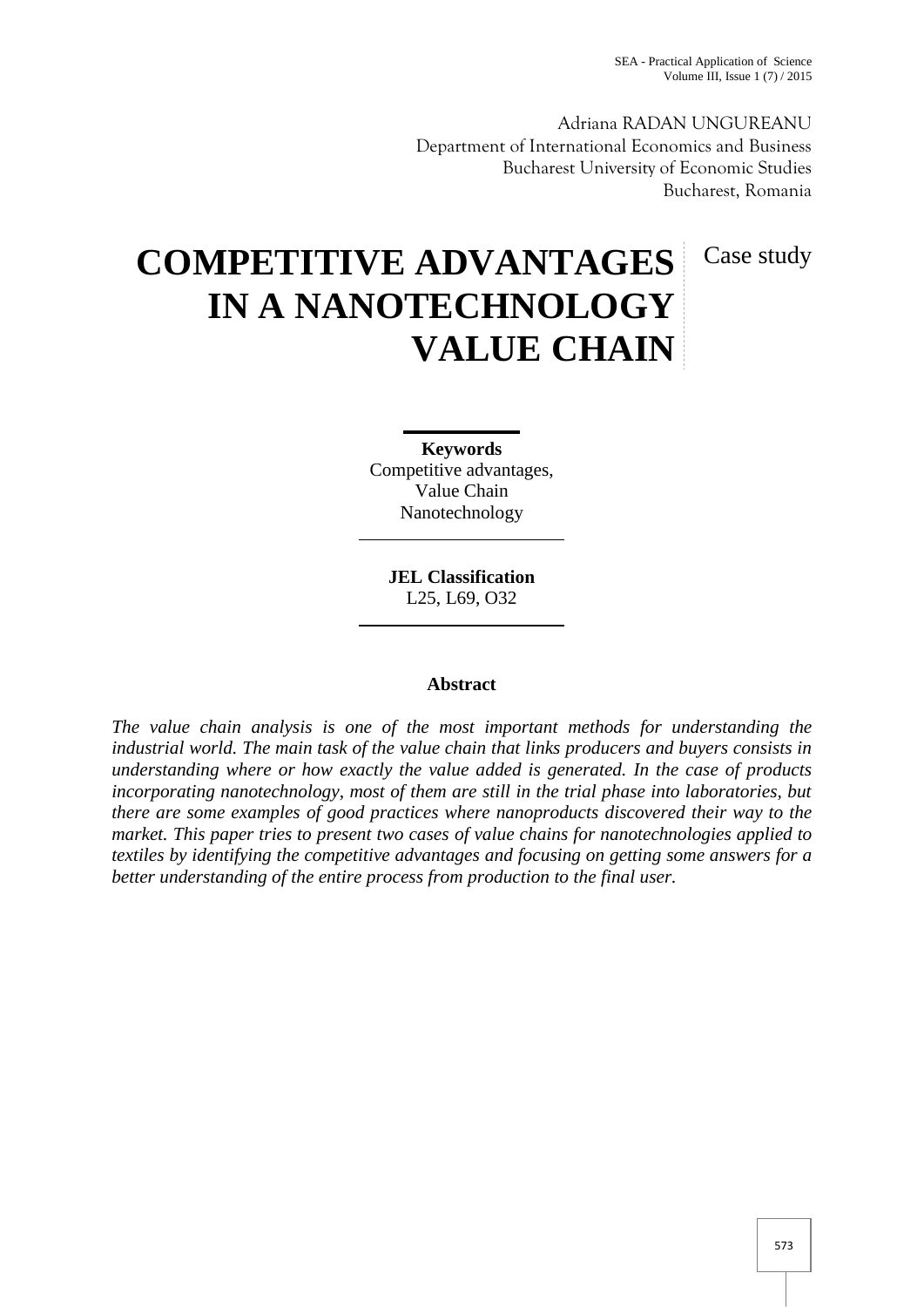### **1. Introduction**

The value chain analysis is one of the most important tools for understanding the industrial world. At the first glance, this world seems always in change and every player depends on it. Everybody involved in the industrial system is interested to reach the value that is generated during the process. The main task of the value chain that links together the producers and the buyers consists in understanding where exactly the value is generated.

The concept has to be updated and extended to cover the most difficult times of financial crises, technology development and product innovation that are the main characteristics of our days.

For a company, a good performance of the market means keeping competitive advantages in conditions of a strong competition.

The company has to keep a good contact with the customer while working hard to create value for him and taking care in the meanwhile of competing companies.

One of the most powerful weapons in competition is technology. In some cases as nanotechnologies, the competition depends on huge amount of investments to keep a high level of advantages, and the entry barriers are very high.

This paper tries to identify the competitive advantages that helped two companies coming from the world of nanotechnology applied to textiles and succeeded to make the value chain complete.

The paper is divided in three parts: the first one describes some theoretical aspects about the value chain; the second focuses on the case studies of Elmarco from Czech Republic and Holmenkol from Germany; the last part presents the conclusions of this paper.

**2. Value chain from the theoretical point of view** There are many aspects of a value chain that allow a better perspective for guiding to an appropriate perception. In comparison with sector analysis, the value chain analysis is more dynamic, by catching

inter - sector linkage. Generally, the value chain comprises all the activities required to create a product from conception to physical transformation up to final use, the entire process being a number of value added links (Kaplinsky & Morris, 2000, p.2) which are repetitive and lead by various actors.

The literature refers to particular links as intra-firm or inter-firm, depending on the stage of the process or on the value system which means the value chain is a network of links created by the firm.

The value chain analysis plays an important role in understanding the way in which the competitive advantage can lead the process (Kaplinsky&Morris, 2000, p.11) through three perspectives: mapping the activities and income generated by each

activity, the manner of the firm connection to the World and last, focusing on institutions that drive international specialization to identify the normative levers (Kaplinsky &Morris, 2000, p.41). In some cases, the analyses reflects information about the knowledge incorporated into the entire process of creating the value added since there are production sectors where skill content increased and this can be seen through decomposing the process (Kaplinsky &Morris, 2000, p. 94).

There are two main types of value chain depending on the key role played by the buyer or by producers, and in this way there are buyer-driven chains and producer-driven chains (Gereffi cited by Kaplinsky & Morris, 2000, p.32). The buyer-driven chains are specific to the labour intensive industries.

One of the main characteristic of the supply chain is the trend of the supply not always positive in conditions of a changing business environment and an acerb competition (Lu, 2011, p.16).

The essential element for modelling the supply chain is the demand volatility generally affected by the economic climate where some important factors as geo-political instability, the financial crises or technology development and product innovation push the actors involved to adapt to the new conditions (Lu, 2011, p.19).

As Lu shows (2011, p. 20) shows the customer loyalty has significantly decreased over the last decade. Thus technology could create competitive advantages so the lead-time from ideas to commercialization was shortened. Sometimes the new technology or product may not be appreciated by the consumers since they could not be convinced by the value created in terms of costs or some other gains.

As Lu (2011, p.20-21) says in conditions of globalization, every industry has own technological leaders evolved in development systems. The first mover captures its own advantages that make difficulties to other newcomers. Into the value chain the innovative ideas and new technologies come from suppliers or a contractor involved in the network. In the same time technology creates new directions to be developed, but it destroys some existing business and so, the existing networks.

As European Competitiveness Report (2012) shows, sophisticated products are not a subject of the outsourcing. Especially due to the crises, the companies tend to reduce the outsourcing and to keep the production activities inside the national territory.

On the other side, there are documents (ECSIP, 2013) showing that companies with headquarters in Europe operate globally and get best conditions from the places where there act. Asia seems very interesting to invest not only when it is about low cost labour or large scales of production, but also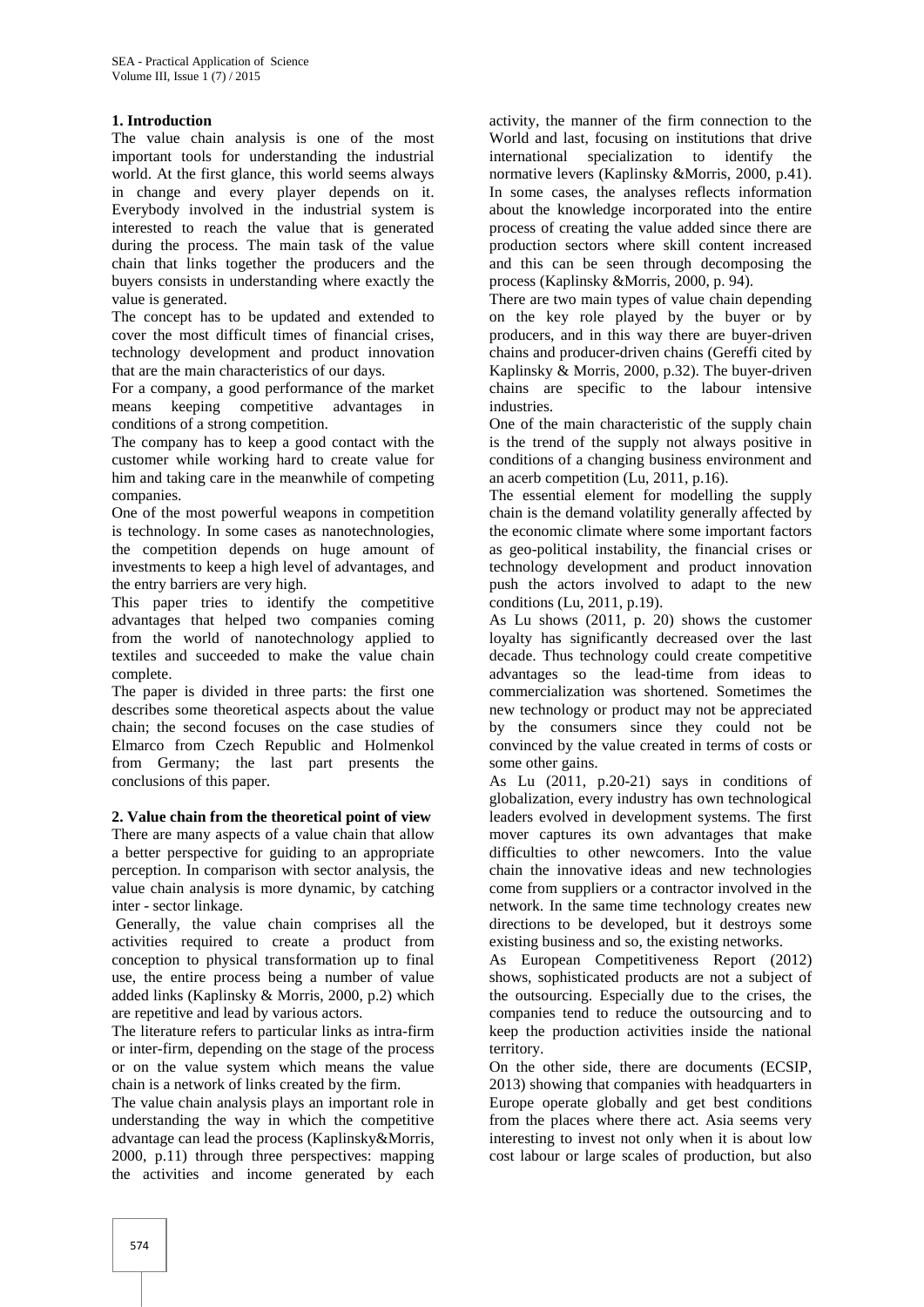when it is about great conditions for developing research and development investments.

Porter argues (cited by Hergert &Morris, 1989) that the profitability of a company depends on the industry attractiveness and its relative position within it that is determined by the competitive advantages in front of the competitors. The advantages created during market competition come from the capacity of the buyers to create value through exceeding the costs of generating it.

Value chain analysis allows understanding the role of some discreet activities and their impact on creating sustainable competitive advantages (Hergert &Morris, 1989).

The numerous publications regarding the value chain assumes that there is no a "definite" method to realize a value chain analysis, but there are some important steps that can be applied during the research (UNIDO, 200, p.9): first, it is important to map the value chain for understanding the relationship between the chain components; second, identifying the distribution into the chain that involves an analyze of the margins and profits; third, defining the upgrading needs within the chain that refers to the product, production, new activities or new functions, knowledge; last step, but not least emphasizing the governance role, which means the structure and the coordination of the value chain.

As UNIDO (UNIDO, 2009, p.16) shows the value chain means a quantitative and qualitative terms presenting the link through all activities and actors involved in industrial process and marketing.

The industrial production operations comprises (UNIDO, 2009, p. 21), utilization of inputs (raw materials, human resources), production system (systems used by competitors, utilization of raw materials, labour, flexibility to produce), products manufactured by the chain (products characteristics in terms of parameters compared with competitors). The value added represents the value conducted by each industrial establishment and is deducted through "the difference between the value added to all goods and services produced and the value of those purchased non labour inputs which have been used in the production process" (UNIDO, 2009, p.27).

This means, each phase of the value chain is a value creator.

#### **3. Nanotechnology value chain**

As Ghemawat (2010, p.49) says competitive advantage cannot be perceived from looking at a firm as a whole. Sometimes the discrete activities are the key for facing the competitors. Porter (Ghemawat, 2010, p.50) discovered that the competitive advantage comes from costs, differentiation or focusing on both. In the case of products incorporating nanotechnology, most of them are still in the trial phase into laboratories. In their case, the value chain is not complete. At the

first glance, the value chain for nanotechnologies has three main phases, as it can be seen in the Figure 1: nanomaterials, intermediary products and nano products (Stacey, 2011).

As it can be easily understood, the demand is a sine-qua non condition for a complete value chain but in some of the nanotechnology cases the demand for products incorporating nanotechnology is missing.

In the world of new technologies, as nanotechnologies, there are some examples for good practices where nanoproducts found their way to the market. In these cases the role of those successful companies is not yet well definite, because the information supplied by these players is not complete to help researchers in getting conclusions. For this reason, economic indicators as turnover, revenues, trade, are not yet ready to be disclosed and a value chain analysis from the cost point of view is difficult to be done.

For those who discovered the way to the market, their value chain has four main phases, as it is shown in the Figure 2: starting from raw materials (could be nano or not), then intermediary products, nanoproducts and final user (Stacey, 2011). Starting from this idea, it can be seen clearly that some companies are included in a model of three phases value chain while others built a complete value chain. For a better understanding of these differences, this paper tries to present two companies coming from the field of nanotechnologies applied to textiles that found the way to the final consumer, one named Elmarco from Czech Republic and the other Holmekhol from Germany. This paper tries to identify the competitive advantages that helped these companies to make the value chain complete through the perspective of some questions as: how did they find the way to the demand? What is their value-added? Is their success a result of endogenous or exogenous factors that created healthy environment for nanoproducts?

#### **3.1. Case study 1: Elmarco S.R.O.**

Elmarco S.R.O. is a private company from Czech Republic, an important manufacturer for nanofibers equipments and a provider of technological solutions applied to a wide range of activities. The headquarters is in Liberec and there are two commercial branches in USA and Japan. Today, Elmarco has about 80 employees, between them there are 35 researchers.

As Elmarco site (2013) says, the year 2004 was a historical moment for the company when an agreement was signed with the Technical University of Liberec. As a consequence of this agreement in 2005 a new revolutionary technology was born, called Nanospider, patented by Elmarco and it represents an electromagnetic spinning for organic and non organic nanofibers production.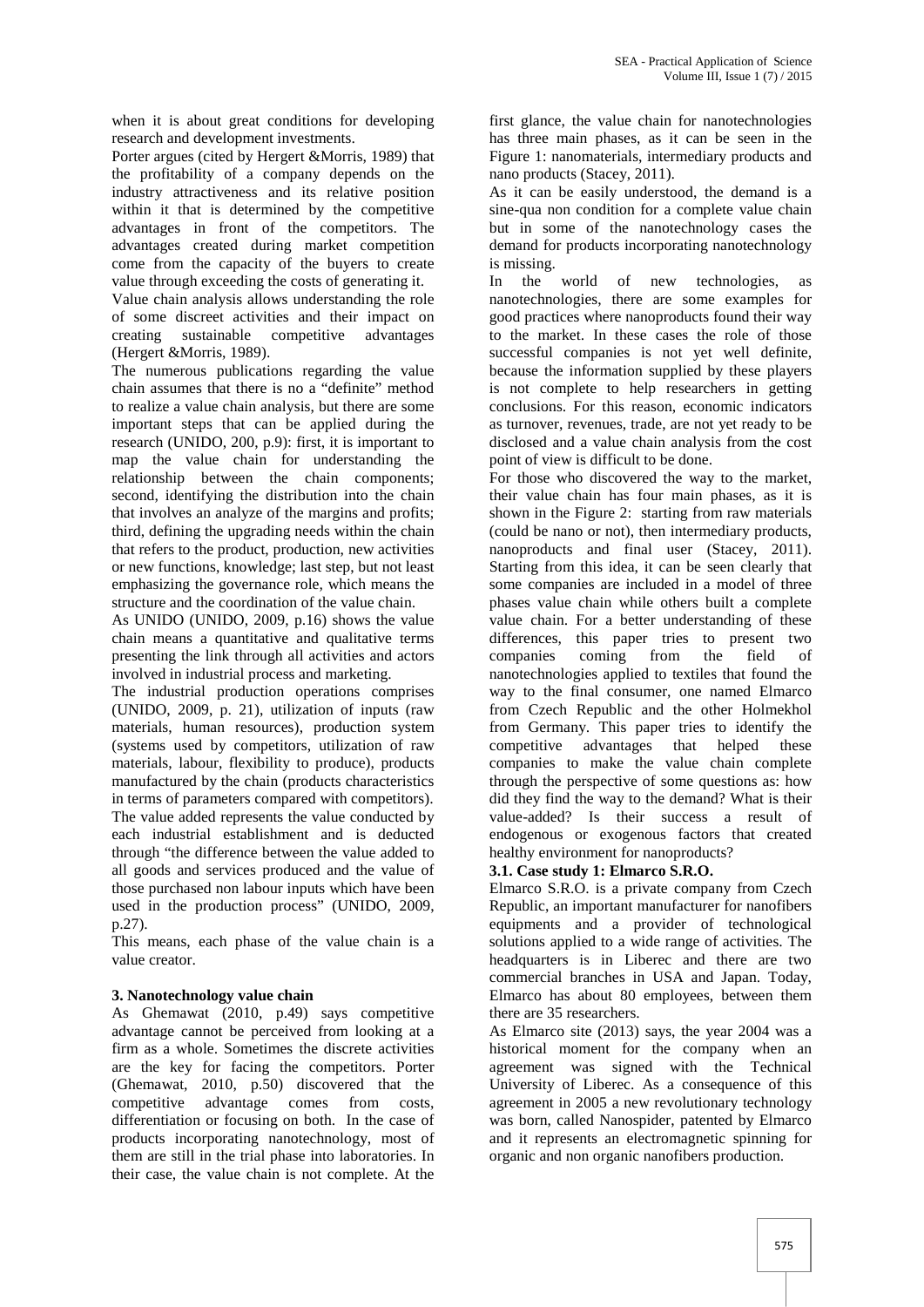Even if the Elmarco's activity is very complex and the technical terms seem very difficult to be understood, an overview of its value chain can make a simple and well understood reality as it can be seen in the Figure 3.

Following the model of the value chain from the Figure 3, the starting point is the purchase of the raw materials and in Elmarco's case this means in one hand buying components for equipments and in another hand buying polymers (Elmarco, 2010).

Then Elmarco manufactures equipments for nanofibers production and assemble services devices becoming a supplier for two main categories of customers and partners: universities and research institutes by supplying laboratory equipment and partners for the business of water cleanning, building, healthcare, energy, automotive and advanced textiles.

After the partnership with University from Liberec, Elmarco signed lots of agreements with worldwide research institutes for developing applications in every industrial field as filters for cleaning water, phonic insulation for walls, wounds and drug delivery, photonic cells. All these applications have high level of quality parameters in comparison with the traditional products.

As a market volume, Elmarco sold until 2013, 130 Nanospder equipments, this places it as one of the most important producers all over the world.

From the perspective of the industrial sector, the entry barrier is determined by the patent that confers exclusivity to the owner. To gain this patent, Elmarco received support from the Czech government and European Union. The relationship with the academic world assures notoriety and fast development for new applications of nanofibers or for using new raw materials. If a new competitor wants to enter into this sector, a new patent is required to get better performances at the lower costs and allowing a large scale production.

As Czechinvest (2014) shows, the main companies from the field of nanofibers are: Elmarco LTD, Contipro, Nafigate Corporation, Nanopharma, Nanovia LTD. The most important companies of the field are Elmarco, Contipro and Nafigate Corporation. An importantmoment was in 2010 when ex-manager Ladislau Mares, the founder of Elmarco left the company to open Nafigate, in this way becoming a real competitor for Elmarco. At that moment, when Nafigate was created, Elmarco had a downstream at least visible at the level of employees, the number decreasing from 250 to 80, while Nafigate had an amazing evolution signing a strategic partnership with China.

Even if the Elmarco's position is consolidated to the market, at every moment new discoveries could appear. An example in this way could be graphen (Kungl. Vetenskaps Akademien, 2010), named the material of the  $21<sup>st</sup>$  century (European Comission, 2013).

In comparison with other nanocompanies, Elmarco discovered its way to the customers through Nanospider technology, which can be considered an endogenous factor for success, but the way to the final user was built with intensive investments sustained by the Czech state and European Union founds. This means the success of Elmarco was a result of endogenous, but in the same time endogenous factors.

Regarding the value added is not directly connected to the costs, but it comes from developing new applications, new finished products and new materials (Elmarco, 2009). The competitive advantage of Elmarco is built through knowledge coming from the research world, while the commercial success comes from strategic partnerships.

### **3.2 Case study 2: Holmenkol Gmbh**

As the company site shows (Holmenkol, 2015), Holmenkol improved a traditional wax technology through a patent named CFC@technology, a hybrid technology with particular characteristics, bringing better properties for textiles, bicicles, bodycare and schi. Traditionally the slide effect was based on chemical reactions, but new patent improved through nanotechnology helped for some physical slide effects. The company was found in 1922 and 90 year latter, in 2012, Holmenkol become insolvable, but in a short time Sporto-med GmbH took Holmenkol under its protection, as its company and so the long existence of the company continued till nowadays.

In 2001 Holmenkol created the first wax based on nanotechnology dedicated to sportive races, being considered the nanotech product of that year.

Then, the company opened two branches, one in Norway, the other in Japan. The next five years, untill 2006, 18 patents were registered, making Holmenkol one of the most inovative cmpany from Germany. In 2006, The Winter Olimpic Games from Torino, 43 national teams used Holmenkol products. In 2008 an agreement is signed with Nanostart, who become an important share holder in Holmenkol and who assured an important financial investment in the research field.

Besides the technology mentioned before (nano cfc@technology), another patent is used for textile products named Lotus-Hybrid Matrix, which stimulates the lotus effect on textiles and another patent named Hygiene Effect, which afford the washing in the low temperature conditions, allowing a perfect cleaning, killing bacteries and germs.

The value chain of Holmenkol seems simple, as it is represented in the Figure 4, but in reality it was built in 90 years and as the offer is premium quality, it arrives to the top clients from the sport world.

As it can be seen in the Figure 4, Holmenkol has suppliers of chemical substances and manufacurers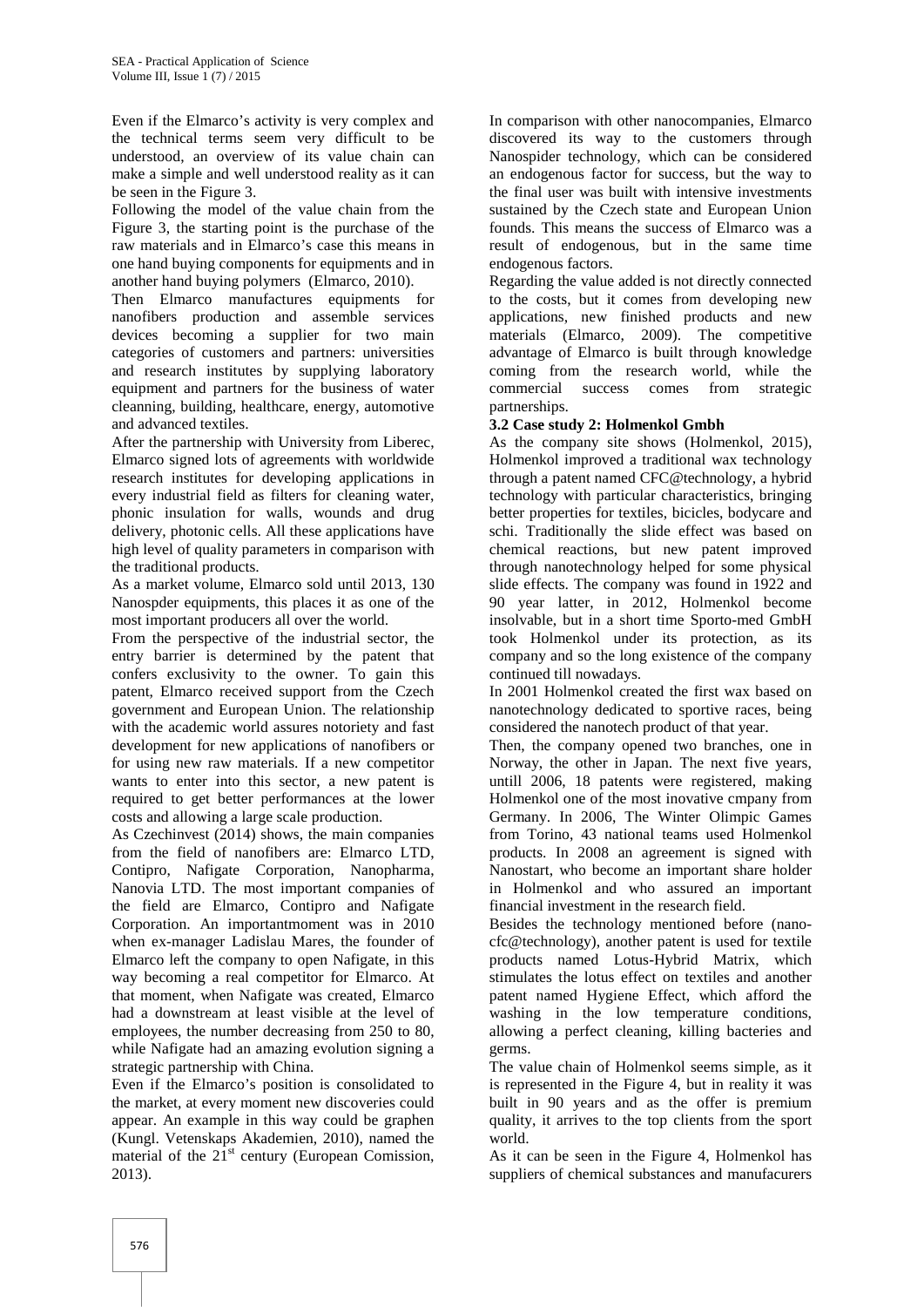from Germany. This is a key for offering the top quality, as this is a good point for the company to be proud of it.

Even if the Holmenkol's offer is generous, taking into consideration only products dedicated to textiles, there are 16 products incorporating nanoparticles in a matrix which stops lung inhalation since the particles are cimented on the product surface where they are applied. Products are sold in spray package, through this way the substances are not used in their pure form, but they offer private characteristics as water resistence, makes the fabric breathable at extremely low temperatures, odor neutralisants and make a longer life of textiles and skin.

Finally, the demand for Holmenkol products dedicated to textiles is assures by top atheletes, famous ski federations and sport clubs from all over the world.

Having a look from the industrial sector, the entry barriers are very high, since a company that intends to compete has to invest a lot in research to get a patent with better properties, needs time to be trustful and well known as Holmenkol. The notoriety is the strongest point for the company under discution, and this helps Holmenkol to stay far away from competitors. 90 years of buildind top relationships could not be easily demolated by new competitors who target the same level of customers as Holmenkol.

Regardind the substitutes, these can be created as a result of a continuous research. On the market there are lots of similar products, especially cleaning products, but their effect and quality cannot outperform Holmenkol.

The bridge to the customer was built in almost one century, but the key for a very long existance like this was permanent innovation and upgrading to the times. A wide range of nano patents, a rich history, trust from investors and a top customers potfolio is a perfect combination between endogenus and exogenuous factors to build the right way to the demand.

# **4. Conclusions**

The value chain analysis is dynamic and comprises all the activities performed by the company from conception up to the final product, understanding how the value was transformed during the process and how the competitive advantage leads the analysis. It is important to see how some discreet activites have a significat role in creating sustainable competitive advantages, margins and profits and how is the sructure and the coordonation of the value chain.

The competitive advantage cannot be perceived from looking at a company as a hole. In the case of products incorporating nanotechnologies, most of them are in the trial phase into laboratories and the value chain is not complete. In the world of

nanotechnologies there are examples where nanoproducts found their way to the market. In these cases statistical data are not available making difficult the analysis of value added in terms of costs, but they provide certain characteristics that make them important on the market and persuade the customers to follow them.

In the world where technologies and research and development activity guide the way to the market through patent protection, behind this strengh force well understood there are other elements that push the companies near the customer. Sometimes there are reasons coming from inside the companies, but there are external opportunities that can help it.

This paper tries to identify the competitive advantages that helped two nano companies to make the value chain complete through the perspective of some questions: how did they find the way to the demand? What is their value added? Is their success a result of endogenous or exogenous factors?

On example is Elmarco SRO from the Czech Republic, an important manufacturer for nanofiber equipment and the provider of technological solutions applied to a wide range of activities.

Besides Nanospider technology, which can be considered an endogenuous factor for success, the way to the final user was built with intensive investments sustained by the guvernment and European Union. This means the real succes of Elmarco was a result of exogenuous combined with endogenuous factors.

In the case of Elmarco, the value added is not directly connected to the costs, but it comes from offering something that do not exist, being always with one step in front of the others. New applications, new products and new materials are the key of Elmarco's added value.

Another example is Holmenkol GmbH from Germany, providing wax technology for Alpine skiers and other special textile products incorporating nanotechnologies.

The way to the customer was build in a century of activity, by combining a traditional technology with new technologies, investing huge amount on research, a rich history, trust in front of investors; all these features created the portfolio for getting the top customers all over the world.

#### **Acknowledgement**

This work was co-financed from the European Social Fund through Sectoral Operational Programme Human Resources Development 2007- 2013, project number POSDRU/159/1.5/S/142115 ..Performance and excellence in doctoral and postdoctoral research in Romanian economics science domain"

#### **References:**

[1] ECSIP CONSORTIUM, "Study on the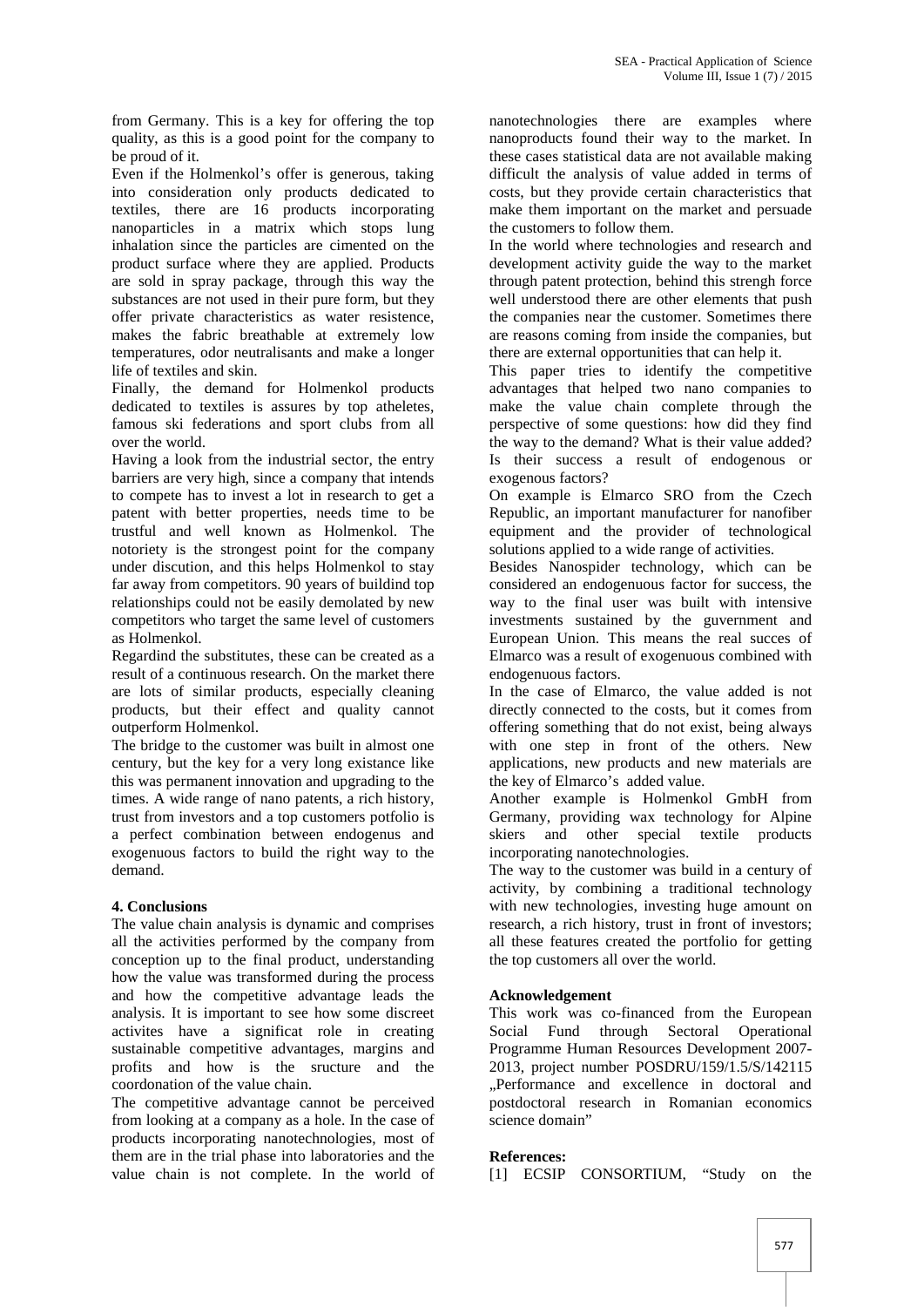international market distortion in the area of KETs: A case analysis Final Report", Copenhagen 2013, pp. 9-65

- [2] Elmarco (2013) retrieved from www.elmarco.com
- [3] Elmarco (2009) retrieved from http://www.elmarco.cz/upload/soubory/dokume nty/116-1-company-profile-72dpi.pdf
- [4] European Commission (2013) ,,Nanotechnology: the invisible giant tackling Europe's future challenges", Publications Office of the European Union
- [5] European Competitiveness Report (2012) "Reaping the benefits of globalization", European Comission, Directorate for Enterprize and Industry, Brusseles, pp 10-68
- [6] Ghemawat,P. (2010) Strategy and the Business Landscape. Pearson New Jersey pp 23
- [7] Hergert M., Morris D. (1989) Accounting Data for Value Chain Analysis, Strategic Management Journal, Vol. 10, No. 2 (Mar.- Apr., 1989), pp 175-188
- [8] Holmenkol (2015) retrieved from http://www.holmenkol.com/
- [9] Kaplinsky R., Morris M. (2000) A Handbook For Value Chain Research", IDRC
- [10] Kungl. Vetenskaps Akademien (2010) Class of Physics of the Royal Swedish Academy of Sciences, "Scientific Background on the Nobel Prize in Physics 2010 Graphene" pp. 1-10 retrieved from http://www.nobelprize.org/nobel\_prizes/physics /laureates/2010/advanced-physicsprize2010.pdf
- [11] Lu D. (2011) Fundamentals of the value chain retrieved from www.bookboon.com
- [12] Stacey, F. (2011) "A Value Chain Research Approach to Nanotechnology: a Framework for Competition and Collaboration", CNS Seminar Speakers Series, March 2<sup>nd</sup>
- [13] UNIDO (2009), AGRO-VALUE CHAIN ANALYSIS AND DEVELOPMENT The UNIDO Approach A staff working paper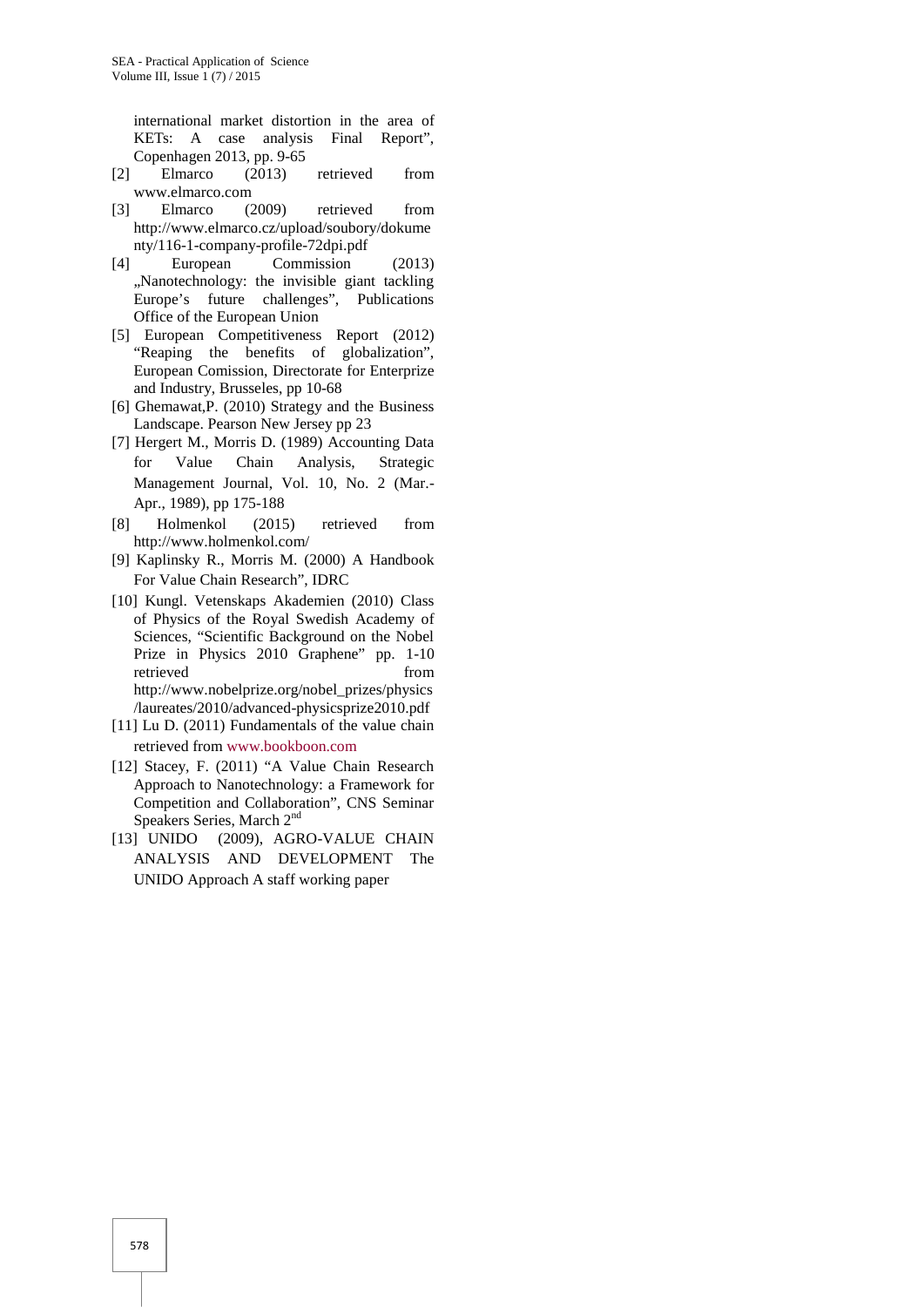

Figure 1. Value chain for nanoproducts (Stacey, 2011)



Figure 2. A complete nano value chain (Stacey, 2011).





Figure 4. Holmenkol Value Chain